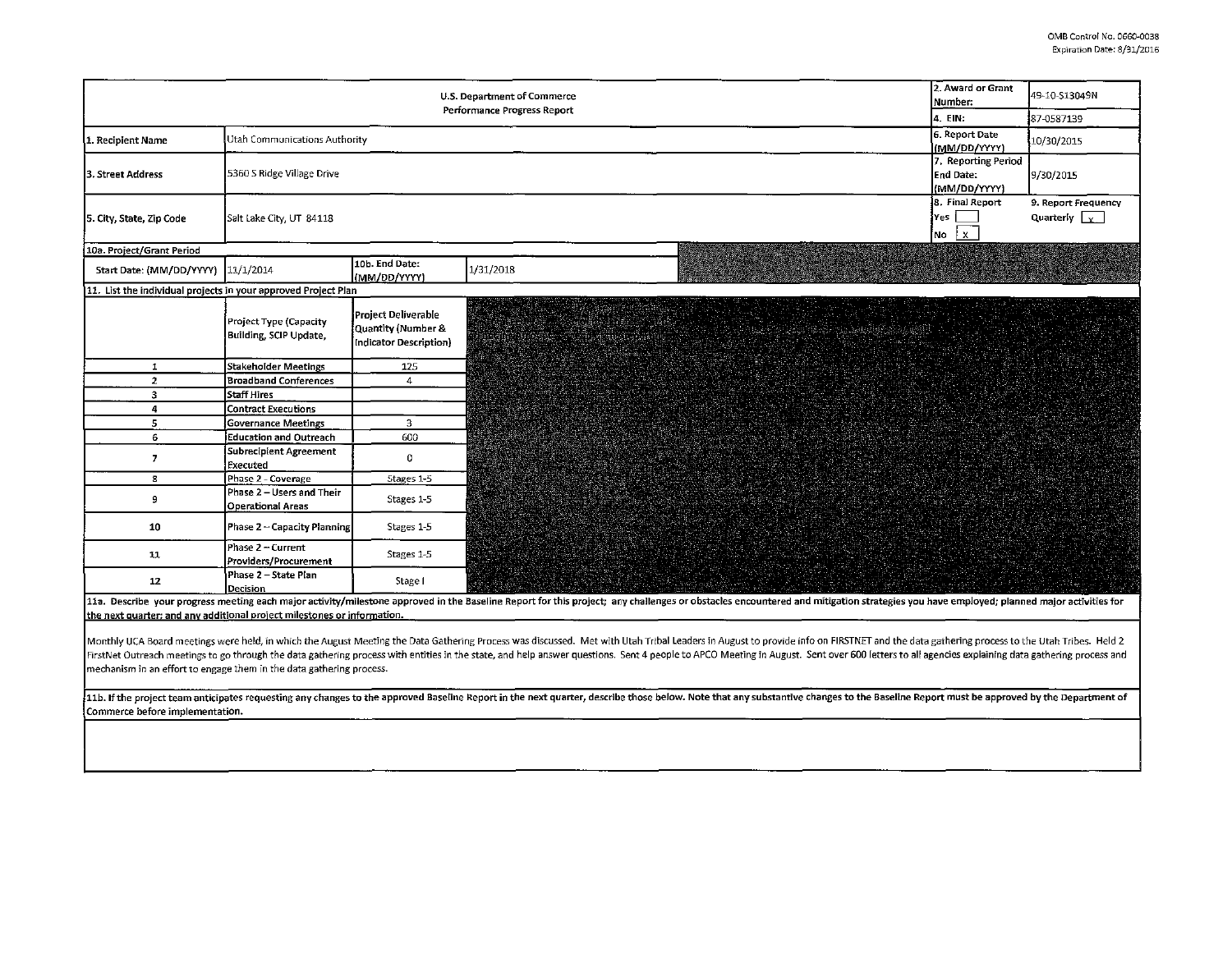11c. Provide any other information that would be userul to NTIA as it assesses this project's progress.

11d. Describe any success stories or best practices you have identified. Please be as specific as possible.

12. Personnel

12a. If the project is not fully staffed, describe how any lack of staffing may impact the project's time line and when the project will be fully staffed.

The project is not fully staffed as described in our baseline expenditure plan. Assistant SWIC positions have not been hired

| 12b. Staffing Table                                                                                                                   |                                     |                                                                                                                     |                              |                      |                               |                   |                                                                                                                                                                                                                                |                                         |                                          |  |
|---------------------------------------------------------------------------------------------------------------------------------------|-------------------------------------|---------------------------------------------------------------------------------------------------------------------|------------------------------|----------------------|-------------------------------|-------------------|--------------------------------------------------------------------------------------------------------------------------------------------------------------------------------------------------------------------------------|-----------------------------------------|------------------------------------------|--|
| Job Title                                                                                                                             | FTE%                                | Project (s) Assigned                                                                                                |                              |                      |                               |                   |                                                                                                                                                                                                                                |                                         | Change                                   |  |
| Statewide Interoperability<br>Coordinator (SWIC)                                                                                      | 0.9                                 | Oversee SLIGP activities                                                                                            |                              |                      |                               |                   |                                                                                                                                                                                                                                |                                         | Filled                                   |  |
| <b>SWIC Assistant</b>                                                                                                                 | 1                                   |                                                                                                                     | Assist with SLIGP activities |                      |                               |                   |                                                                                                                                                                                                                                |                                         |                                          |  |
| SWIC Assistant for Utah tribes                                                                                                        | -1                                  | Assist with SLIGP activities relating to the tribes in Utah                                                         |                              |                      |                               |                   |                                                                                                                                                                                                                                |                                         | Currently vacant                         |  |
| <b>UCA Director</b>                                                                                                                   | 0.2                                 | Oversight                                                                                                           |                              |                      |                               |                   |                                                                                                                                                                                                                                |                                         |                                          |  |
| <b>UCA Operations Manager</b>                                                                                                         | 0.1                                 | Oversight                                                                                                           |                              |                      |                               |                   |                                                                                                                                                                                                                                |                                         | Filled                                   |  |
| 13. Subcontracts (Vendors and/or Subrecipients)                                                                                       |                                     |                                                                                                                     |                              |                      |                               |                   |                                                                                                                                                                                                                                |                                         |                                          |  |
| 13a. Subcontracts Table - Include all subcontractors. The totals from this table must equal the "Subcontracts Total" in Question 14f. |                                     |                                                                                                                     |                              |                      |                               |                   |                                                                                                                                                                                                                                |                                         |                                          |  |
| Name                                                                                                                                  | <b>Subcontract Purpose</b>          |                                                                                                                     | Type<br>(Vendor/Subrec.)     | RFP/RFQ issued (Y/N) | Contract<br>Executed<br>(Y/N) | <b>Start Date</b> | <b>End Date</b>                                                                                                                                                                                                                | <b>Total Federal Funds</b><br>Allocated | <b>Total Matching Funds</b><br>Allocated |  |
| Accounting Support and<br>Solutions                                                                                                   | <b>Financial Management</b>         |                                                                                                                     | Vendor                       | N                    | N.                            | 11/1/2014         | 1/31/2018                                                                                                                                                                                                                      | \$74,880.00                             | \$0.00                                   |  |
| Marketing                                                                                                                             | Outreach Coordination               |                                                                                                                     | Vendor                       | N                    | N                             |                   |                                                                                                                                                                                                                                | \$84,000.00                             | 50.00                                    |  |
| Marketing                                                                                                                             | Material Development                |                                                                                                                     | Vendor                       | N                    | $\mathsf{N}$                  |                   |                                                                                                                                                                                                                                | \$56,000.00                             | 50.00                                    |  |
| Film Crew                                                                                                                             | Educational Video                   |                                                                                                                     | Vendor                       | Ν                    | N                             |                   |                                                                                                                                                                                                                                | \$49,815.00                             | \$0.00                                   |  |
| Ballard Spahr, LLP                                                                                                                    | Contract Review                     |                                                                                                                     | Vendor                       | N                    | N                             |                   |                                                                                                                                                                                                                                | \$17,000.00                             | \$0.00                                   |  |
| Fletcher, Heald & Hildreth                                                                                                            | Assistance in Project<br>Management |                                                                                                                     | Vendor                       | Ν                    | Y                             | 3/23/2015         | 6/30/2015                                                                                                                                                                                                                      | \$74,250.00                             | \$0.00                                   |  |
| <b>ACRC</b>                                                                                                                           | Data Gathering and Analysis         |                                                                                                                     | Vendor                       | Ν                    | Y                             | 7/1/2015          | 12/31/2016                                                                                                                                                                                                                     | \$227,760.00                            | 50.00                                    |  |
| Strata                                                                                                                                | Data Gathering and Analysis         |                                                                                                                     | Vendor                       | N                    | Y                             | 7/1/2015          | 12/31/2016                                                                                                                                                                                                                     | \$81,000.00                             | S0.00                                    |  |
| Third Sun Productions                                                                                                                 | Web Site Development                |                                                                                                                     | Vendor                       | N                    | N                             |                   |                                                                                                                                                                                                                                | \$11,400.00                             | \$0.00                                   |  |
| 13b. Describe any challenges encountered with vendors and/or subrecipients.                                                           |                                     |                                                                                                                     |                              |                      |                               |                   |                                                                                                                                                                                                                                |                                         |                                          |  |
|                                                                                                                                       |                                     | المعتقل والأراد والمركوب والمتلوث والمتحال والمتحدث والمتحدث والمتحدث والمستحدث والمتحدث والمتحدث والمتحدث والمتحدث |                              |                      |                               |                   | the contract of the contract of the contract of the contract of the contract of the contract of the contract of the contract of the contract of the contract of the contract of the contract of the contract of the contract o |                                         |                                          |  |

RFP's were not issued for AGRC and Strata, as they are State agencies and we were able to contract with them without an RFP. Third Sun is an existing vendor that designed and developed the UCA website, and we continue to u update all changes to our website on and ongoing hourly rate.